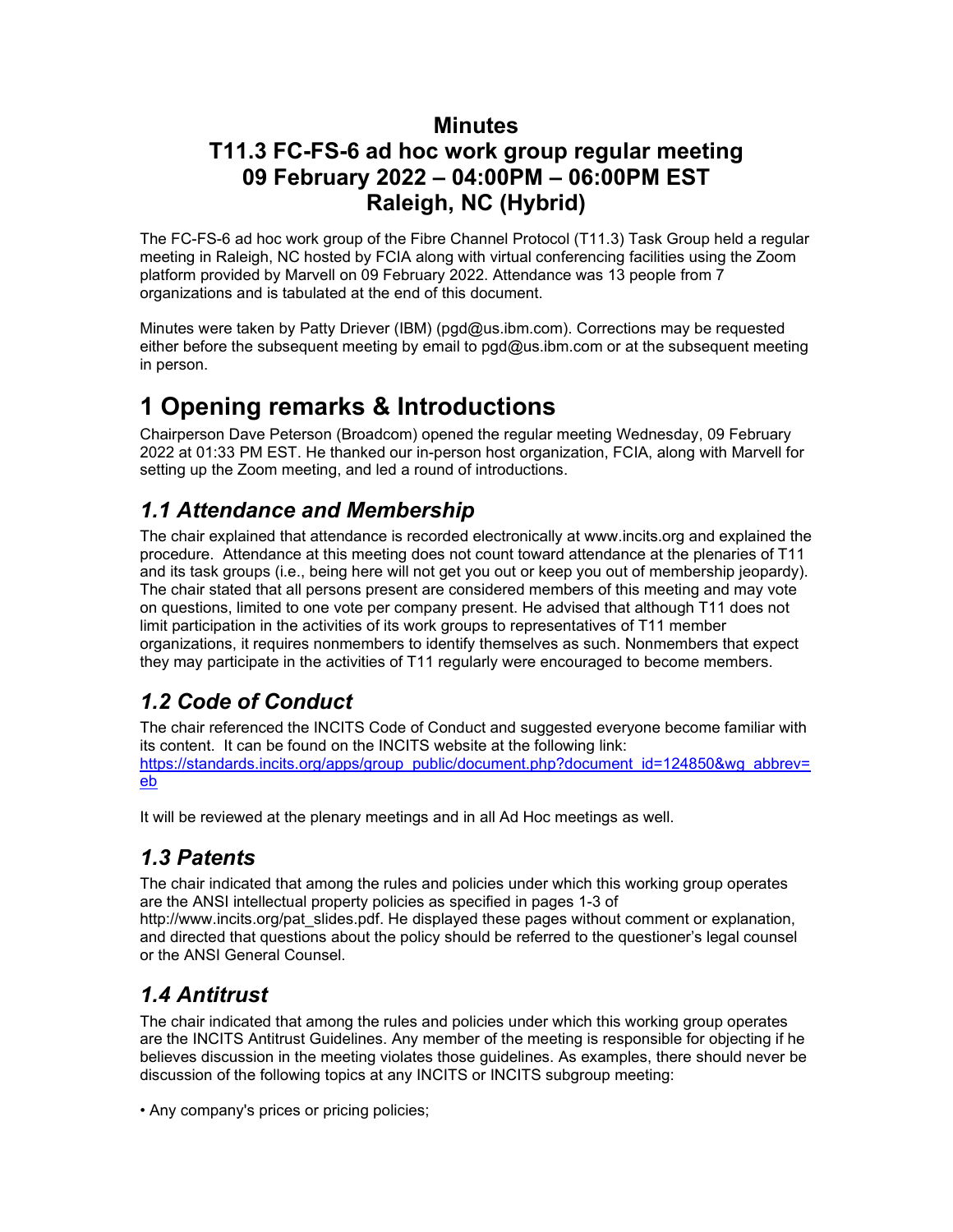- Specific R&D, sales and marketing plans;
- Any company's confidential product, product development or production strategies;
- Whether certain suppliers or customers will be served;
- Prices paid to input sources; or

• Complaints about individual firms or other actions that might tend to hinder a competitor in any market.

If such discussion is not immediately terminated, it is the chairperson's responsibility to terminate the meeting. The INCITS Antitrust Guidelines are available at http://www.incits.org/inatrust.htm.

# **2 Approval of Agenda**

An agenda for the FC-FS-6 ad hoc work group regular meeting 09 February 2022 has been posted as T11-2022-00018-v000.

Ed Mazurek (Cisco) moved and Barry Maskas (HPE) seconded to accept T11-2022-00018-v000 as the agenda for this regular meeting. Approved unanimously.

## **3 Review of Past Business**

#### *3.1 Review of Minutes*

Minutes for the FC-FS-6 ad hoc work group regular meeting 08 December 2021 have been posted as T11/2021-00348-v000.

Ed Mazurek (Cisco) moved and Howard Johnson (Broadcom) seconded to accept T11/2021- 00348-v000 as the minutes of the FC-FS-6 ad hoc work group meeting on 08 December 2021. Approved unanimously.

#### *3.2 Review of Old Action Items*

#### **Action Items Carried Forward:**

| 2108-03 | Editor to incorporate $T11-2021-00132-v000$ (BLSs - Mandatory or        |
|---------|-------------------------------------------------------------------------|
|         | Optional) for inclusion in FC-FS-6. (CARRY)                             |
| 2110-03 | Editor to incorporate T11-2021-00133-v000 (Platform Name) for inclusion |
|         | in $FC-FS-6$ . $(CARRY)$                                                |
| 2110-05 | Editor to incorporate T11-2021-00248-v001 (Name Identifier Format) for  |
|         | inclusion in FC-FS-6. (CARRY)                                           |
| 2110-07 | Editor to incorporate T11-2021-00131-v003 (In/Out of Order Cleanup) for |
|         | inclusion in FC-FS-6. (CARRY)                                           |

**New Action Items Identified Last Meeting:**

**2112-01** Editor to incorporate T11-2021-00305-v002 (Editorial & Technical changes recommended from FC-PI-8 group) **(CARRY)**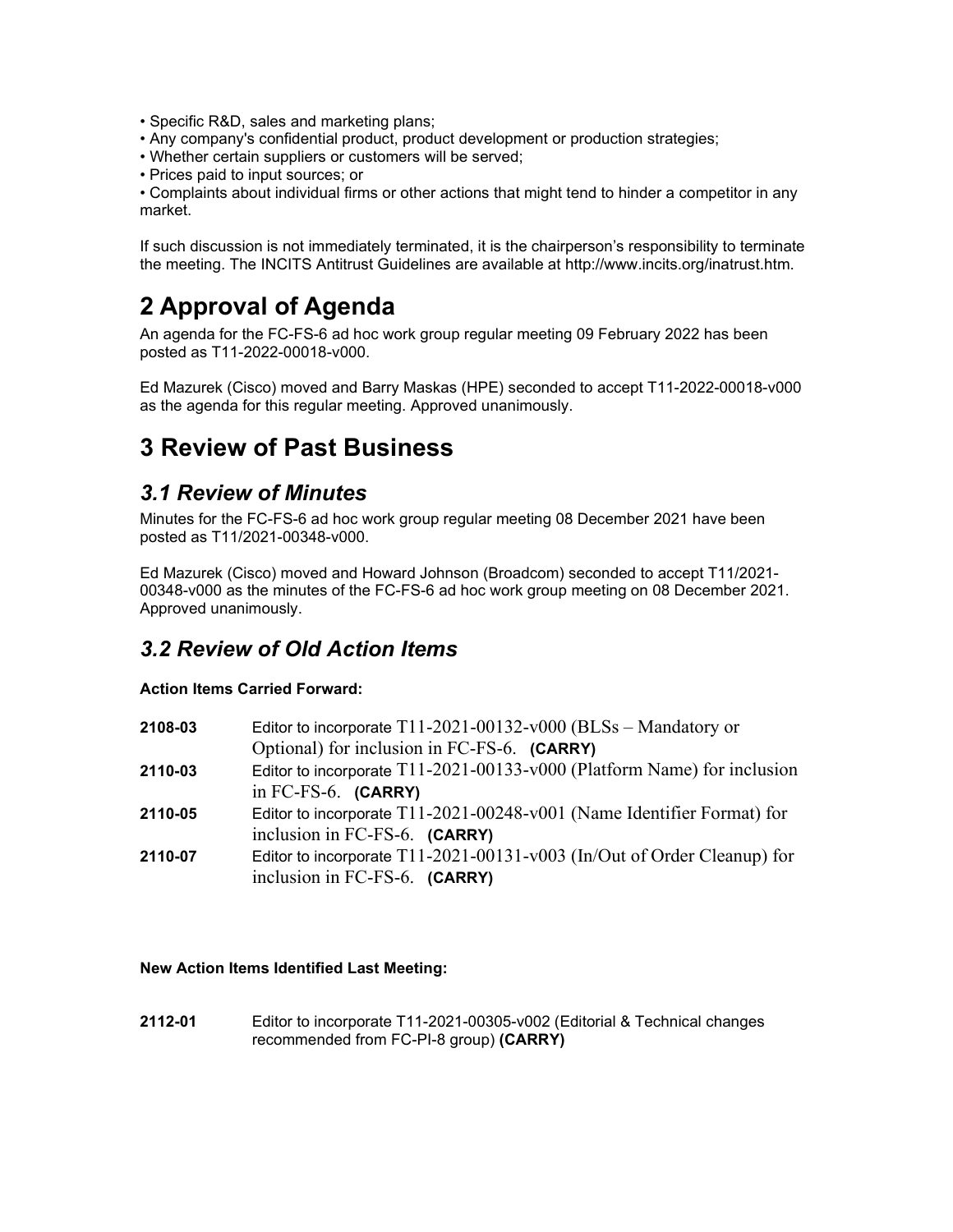- **2112-02** Editor to incorporate T11-2021-00291-v000 (changes requested to Figures 45 and 47 recommended from FC-PI-8 group) **(CARRY)**
- **2112-03** Editor to incorporate T11-2021-00290-v000 (changes requested to Figures 44 and 46 recommended from FC-PI-8 group) **(CARRY)**

## **4 Old Business**

### *4.1 Update FC-4 TYPE code 29h (2021-00274-v000) Peterson (Broadcom)*

Dave presented a proposal to update the FC-4 TYPE code value in subclause 2.3 to 29h for RDMA over Fibre Channel. He made a motion to incorporate 2021-00274-v000 into FC-SP-2/AM2. Seconded by Craig Carlson (Marvell). Motion passed unanimously. See Action Item **2202-02**.

## *4.2 ABTS/R\_A\_OV/RRQ Cleanup (2022-00057-v000) Peterson (Broadcom)*

This discussion uncovered that Cisco does indeed use ABTS sequence variant, so Dave needs to revisit his proposed text changes in this area.

## *4.3 ABTS text cleanup (2022-00058-v000) Peterson (Broadcom)*

This discussion is being put on hold for this meeting cycle.

#### *4.4 End-to-end Data Protection CRC Proposal (T11-2022-00027 v000) Carlson (Marvell)*

Craig presented text to add the negotiation portion in 14.3.5.1, and will also update the new ENCR\_AES\_AUTH\_AES\_GMAC and ENCR\_AES\_GCM names to add OPD. Craig also took an action to change the name of section to 14.3.5 to reflect our change to the 'overlapping protection domain' terminology.

Craig also pointed out that the length of the ESP trailer is defined in FC-SP-2, but SP-2 doesn't mention the ESP trailer. It's really defined in one of the RFCs based on the choice of transform ID. He will address this at a later date.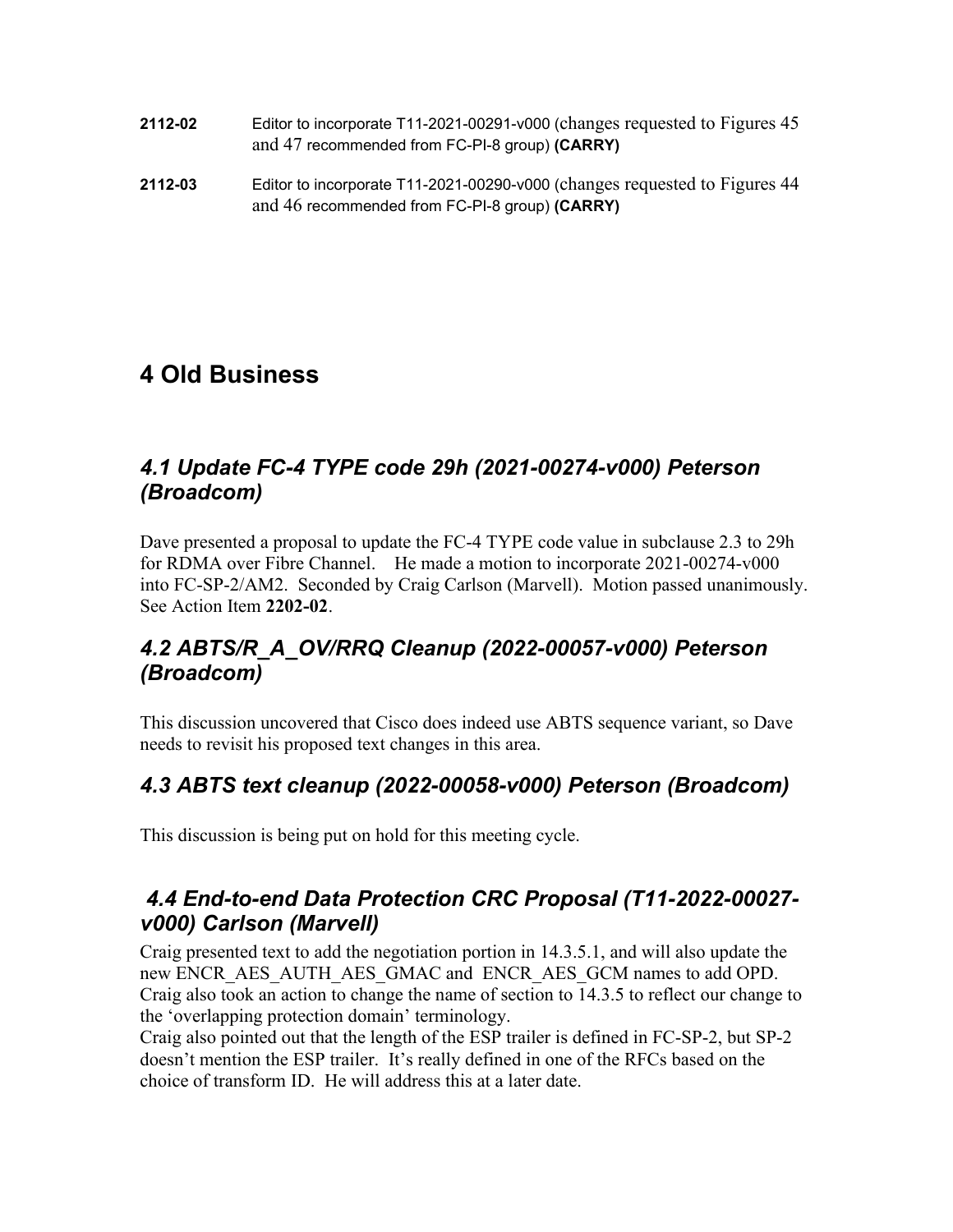Craig moved that this document, as modified with the new name changes to the transforms and related document sections, be included in FC-SP-2/AM2. Seconded by Roger Hathorn (IBM). Motion passed unanimously. See Action Item **2202-01**.

# **5.0 New Business**

## *5.1 Text cleanup (2022-00059-v000) Peterson (Broadcom)*

. Dave presented a series of random things he came across in review of the some of the text in the standard.

Group reviewed them and made some adjustments.

Dave Peterson (Broadcom) made a motion, seconded by Roger Hathorn (IBM) to approve 2022-00059-v001 for incorporation into FC-FS-6. Motion carried unanimously. See Action Item **2202-03**.

# **6 Unscheduled Business**

#### *6.1 128G Alignment Marker Feedback (2021-00381-v002) Oteyza (Marvell)*

Raul presented a quick overview of work going on in FC-PI-8. It's not ready for incorporation, but once the FC-PI-8 group reviews and approves it Raul will come back.

# **7 Project Schedule**

| <b>Milestone</b>         | <b>Expected Date</b> |
|--------------------------|----------------------|
| Last technical input     | August 2022          |
| <b>RFC Ballot</b>        | October 2022         |
| T11 Letter Ballot        | FBD                  |
| Forward to <b>INCITS</b> | 'BD                  |

# **8 Review of Action Items**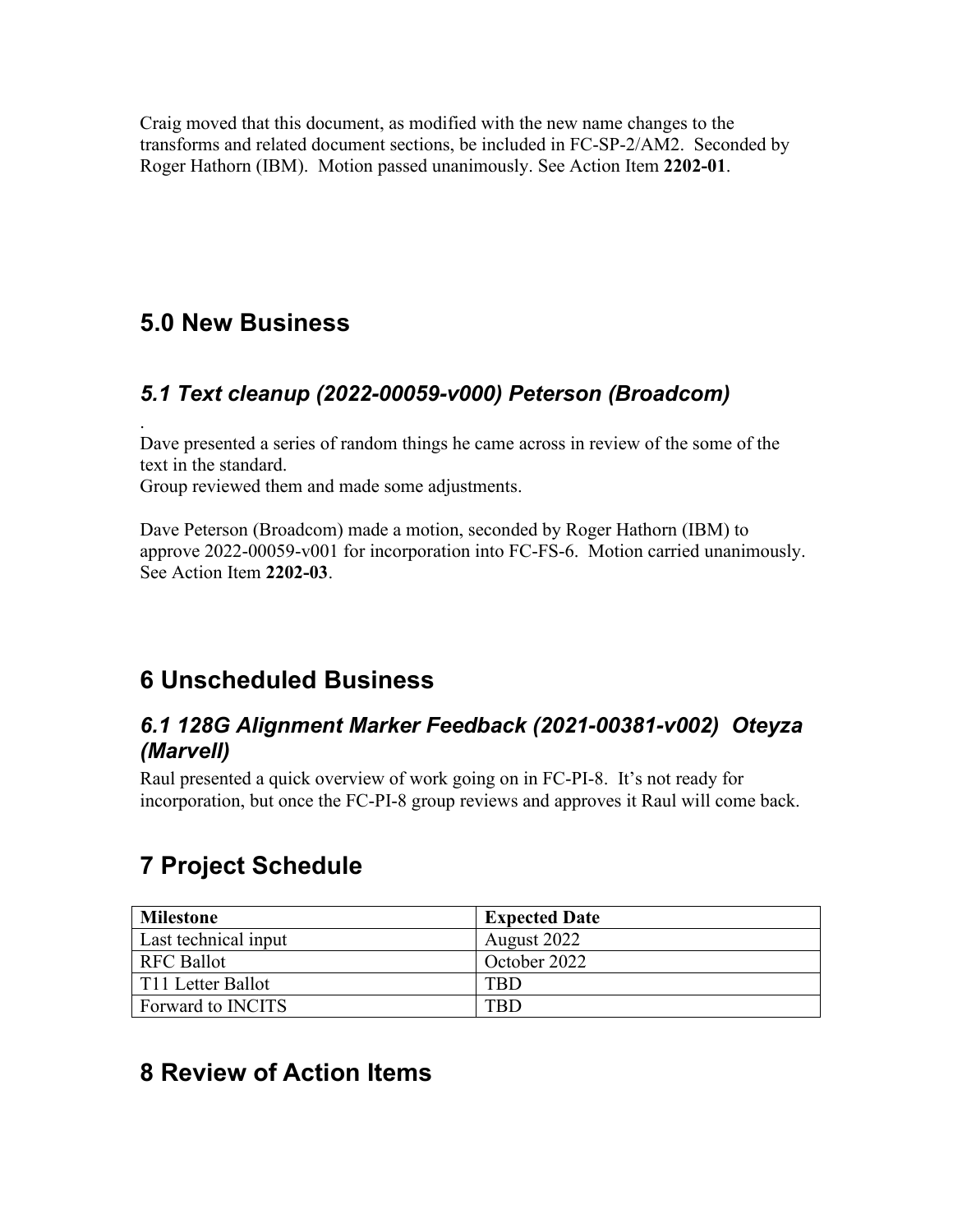#### **Action Items Carried Forward:**

| 2108-03 | Editor to incorporate $T11-2021-00132-v000$ (BLSs - Mandatory or<br>Optional) for inclusion in FC-FS-6.              |
|---------|----------------------------------------------------------------------------------------------------------------------|
| 2110-03 | Editor to incorporate T11-2021-00133-v000 (Platform Name) for inclusion<br>in FC-FS-6.                               |
| 2110-05 | Editor to incorporate T11-2021-00248-v001 (Name Identifier Format) for<br>inclusion in FC-FS-6.                      |
| 2110-07 | Editor to incorporate $T11-2021-00131-v003$ (In/Out of Order Cleanup) for<br>inclusion in FC-FS-6.                   |
| 2112-01 | Editor to incorporate T11-2021-00305-v002 (Editorial & Technical changes<br>recommended from FC-PI-8 group)          |
| 2112-02 | Editor to incorporate T11-2021-00291-v000 (changes requested to Figures 45<br>and 47 recommended from FC-PI-8 group) |
| 2112-03 | Editor to incorporate T11-2021-00290-v000 (changes requested to Figures 44<br>and 46 recommended from FC-PI-8 group) |
|         |                                                                                                                      |

#### **New Action Items:**

| 2202-01 | Editor to incorporate T11-2022-00027-v001 (End-to-end Data Protection CRC<br>Proposal) |
|---------|----------------------------------------------------------------------------------------|
| 2202-02 | Editor to incorporate 2021-00274-v000 (Update FC-4 TYPE code value of 29h) i           |
| 2202-03 | Editor to incorporate T11-2022-00059-v001 (text changes)                               |

# **9 Meeting Schedule**

#### *9.1 Next Plenary Week*

Request 3 hours for FC-FS-6 at the hybrid face-to-face/virtual T11 plenary week 04 April – 08 April 2022.

# **10 Adjournment**

Ed Mazurek (Cisco) moved and Howard Johnson (Broadcom) seconded to adjourn. Approved unanimously.

The regular meeting was adjourned at 03:05 PM EST on 09 February 2022.